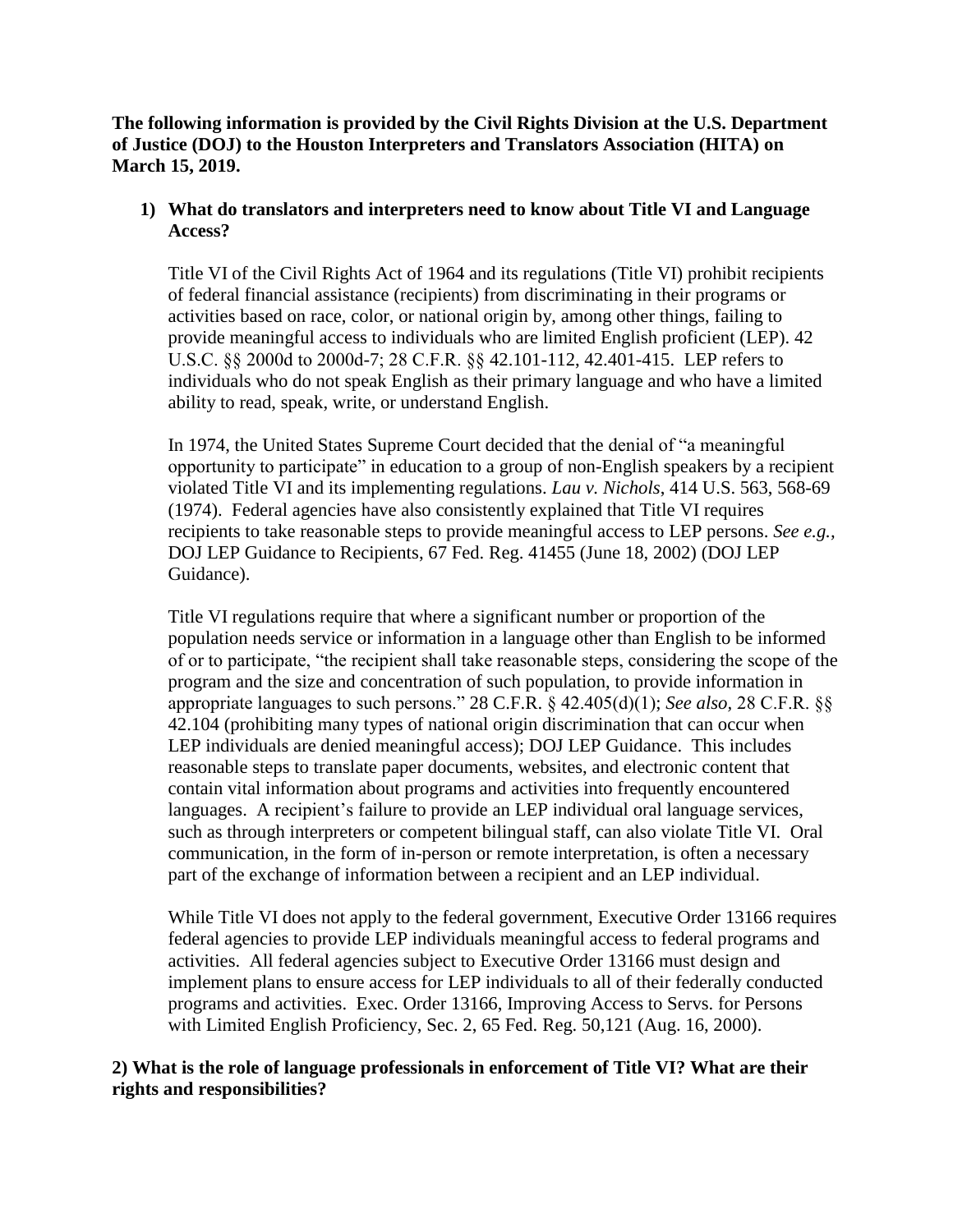Language professionals who believe that they or someone that they know has been subject to discrimination because of their race, color, or national origin, including limited English proficiency (LEP), by recipient programs or activities, may contact the Federal Coordination and Compliance Section (FCS) or file a Title VI complaint at [www.justice.gov/crt/filing-complaint.](http://www.justice.gov/crt/filing-complaint)

Title VI also prohibits retaliation by recipients, which includes any actions to "intimidate, threaten, coerce, or discriminate against *any individual*…[who] has made a complaint, testified, assisted, or participated in any manner in an investigation..." [28 C.F.R. §](https://www.govinfo.gov/content/pkg/CFR-2005-title28-vol1/xml/CFR-2005-title28-vol1-sec42-107.xml)  [42.107\(e\)](https://www.govinfo.gov/content/pkg/CFR-2005-title28-vol1/xml/CFR-2005-title28-vol1-sec42-107.xml) (emphasis added). Title VI includes a prohibition on retaliation against those who oppose the prohibited discrimination, even if they are not within the class of individuals protected by Title VI. *See* [28 C.F.R. § 42.107\(e\).](https://www.govinfo.gov/content/pkg/CFR-2005-title28-vol1/xml/CFR-2005-title28-vol1-sec42-107.xml) Individuals who believe that they have been a target of retaliation, may file a complaint.

## **3) What are some common examples of situations when Language Access requirements are not met? What can translators and interpreters do if they observe these situations?**

Federal agencies assess each situation on a case-by-case basis, but the DOJ Title VI [resolutions and agreements page](https://www.justice.gov/crt/doj-agreements-and-resolutions) provides some examples. If translators or interpreters observe a situation that they believe violates Title VI, they can file a Title VI complaint with FCS at [www.justice.gov/crt/filing-complaint](http://www.justice.gov/crt/filing-complaint)

## **4) What resources are available for more information on this topic?**

LEP.gov

- [Frequently Asked Questions](https://www.lep.gov/faqs/faqs.html)
- [Interpretation and Translation Resources](https://www.lep.gov/interp_translation/trans_interpret.html)

LEP.gov Videos:

- [How to Better Serve Your LEP Audience by Meeting the Federal Requirements](https://www.youtube.com/watch?v=F3LM8LmysgU&t=5s)
- Interagency Video Training Series on Communicating Effectively with Limited [English Proficient Members of the Public](http://youtu.be/vv3IBZkUgwg)
- Breaking Down the Barriers: Translating Limited English Proficiency Policy into [Practice](http://www.justice.gov/crt/videos) (English, Spanish, Chinese, Vietnamese, and Korean)
- Overcoming Language Barriers, Department of Justice
- [Executive Order 12250](https://www.justice.gov/crt/executive-order-12250) authorizes the Department of Justice (the Department) to issue guidance and technical assistance to individuals and entities that have rights or responsibilities under Title VI of the Civil Rights Act of 1964. The Federal Coordination and Compliance Section is responsible for government wide coordination with respect to [Executive Order 13166.](https://www.govinfo.gov/content/pkg/FR-2000-08-16/pdf/00-20938.pdf) The Department of Justiceissued guidance documents on this website provide informal non-binding guidance to assist you in understanding the language access requirements of the Act, the Department's regulations, and Executive Order 13166.